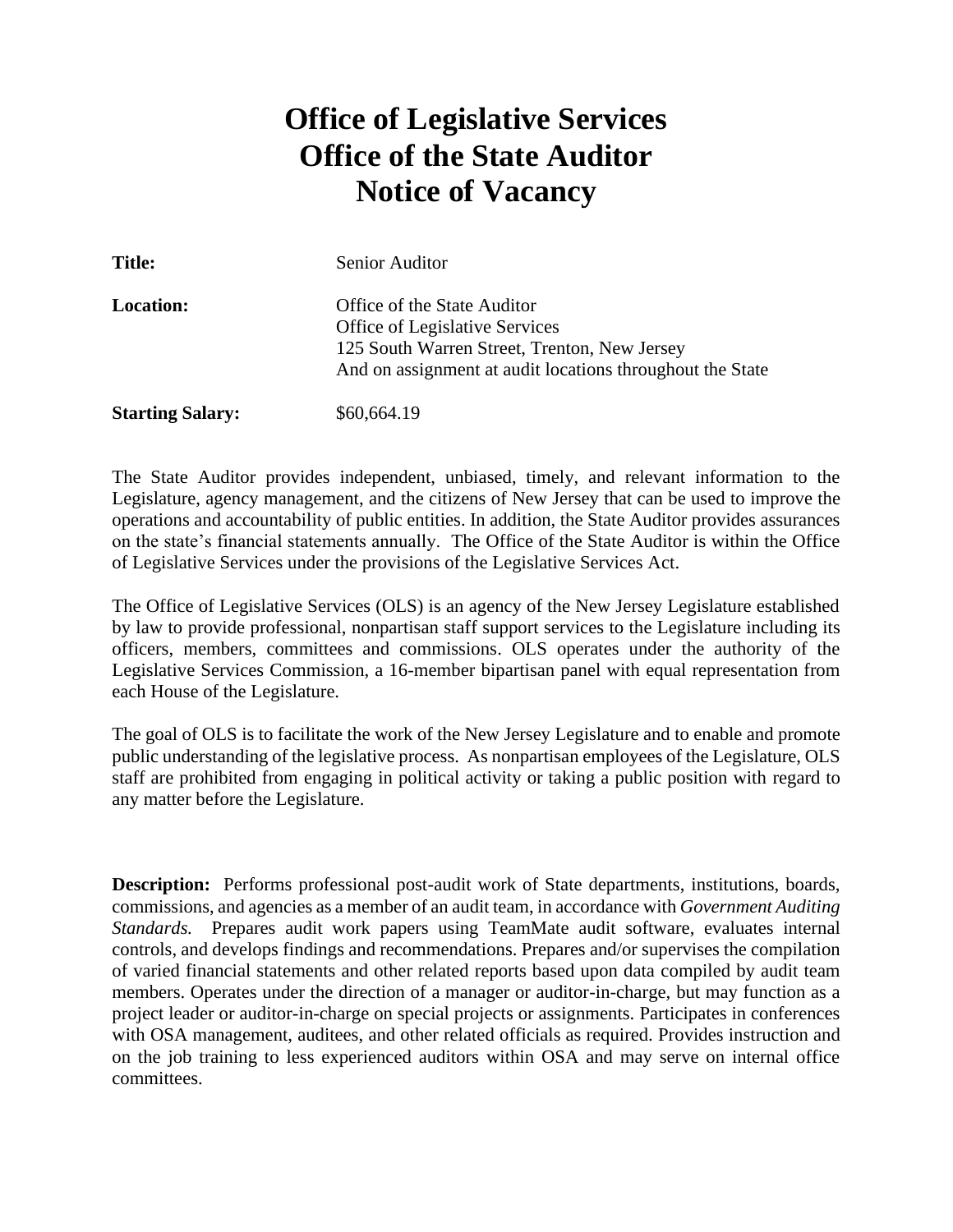### **Requirements:**

## **Education\*:**

• Bachelor's degree in accounting or related field from an accredited college or university with a minimum of 24 credits in professional accounting courses.

*\* Foreign degrees and/or transcripts must be evaluated by a recognized evaluation service such as the [National Association of Credential Evaluation Services](http://www.naces.org/) and [Association of International](http://aice-eval.org/)  [Credential Evaluators, Inc.](http://aice-eval.org/) at applicant's expense. Please attach copy of transcript and evaluation with application. Candidates will not be considered for the position if they fail to provide all requested documents upon initial submittal.*

### **Preferred Education:**

- Certified Public Accountant or CIA, CGFM, CISA, CFE, or other professional auditing certification(s) from recognized credentialing institution.
- Master's degree in accounting or related field from an accredited college or university.

### **Experience:**

• Three years of professional level audit experience.

### **Preferred Experience:**

- Three years of professional level audit experience auditing governmental entities.
- Demonstrated proficiency with using audit software (e.g., TeamMate).

**Background Check:** Newly hired employees will be subject to a thorough background check that will include fingerprinting.

**Residency Law**: Pursuant to the "New Jersey First Act", all persons newly hired by the Office of Legislative Services, unless exempted by the law, shall have one year from the date of employment to establish, and then maintain, principal residence in the State of New Jersey. New Jersey state employees hired prior to September 1, 2011 who transfer from another State of New Jersey appointing authority without a break in service greater than seven days but who reside outside the State of New Jersey are not required to change their principal residence to New Jersey in order to comply with the Act.

### **Please respond by: March 31, 2022**

**Please email cover letter and resume to:** OLSJOBS@njleg.org